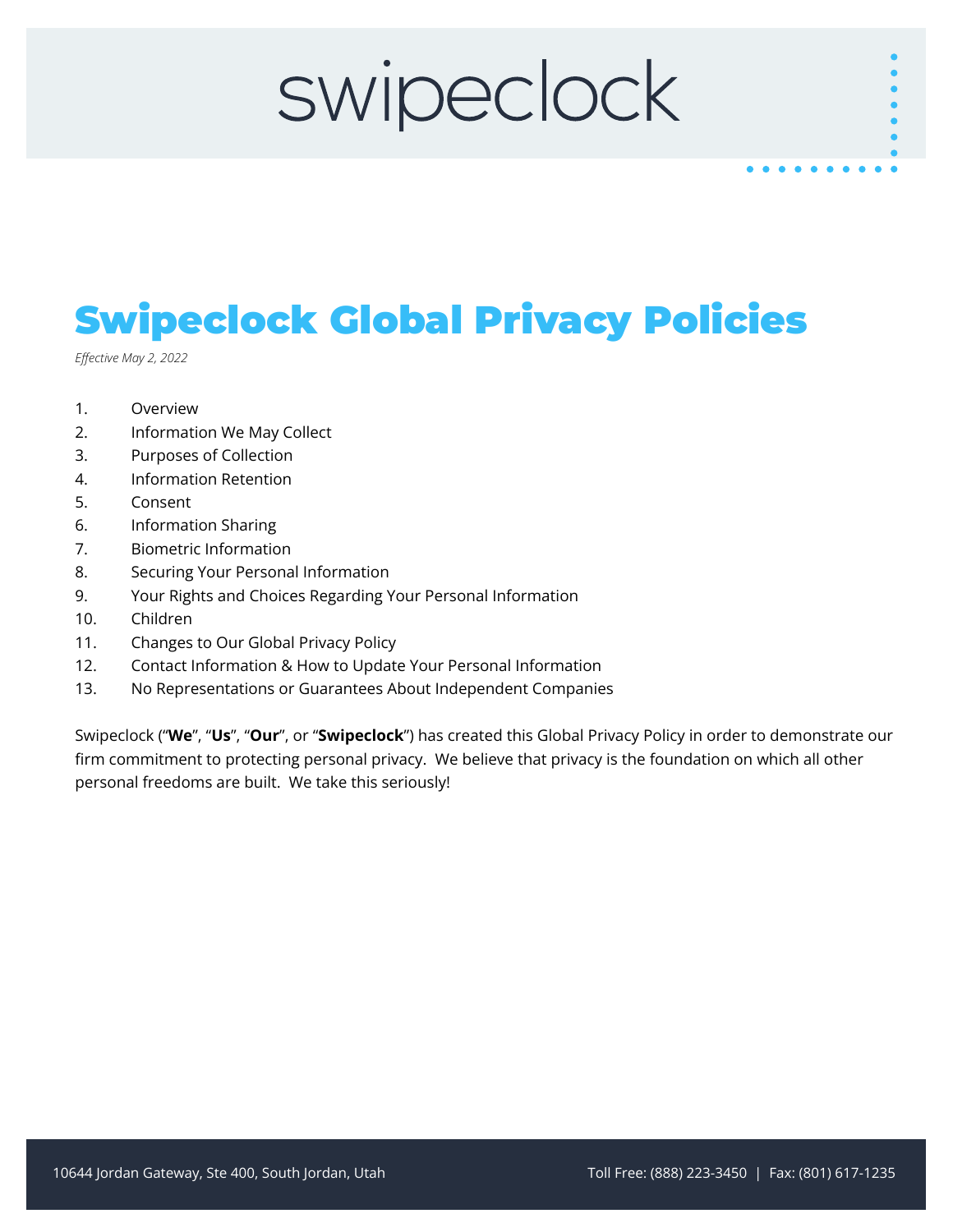The types of information we may collect depend on the nature of the relationship that you have with Swipeclock and the requirements of applicable law. We collect only information relevant for our business purposes and we do not engage in automated decision-making with regards to your Personal Information.

Our Employee Privacy Policy governs the management of Personal Information of our employees and contractors and shall control in the event of a conflict with this Global Privacy Policy.

#### **2. Information We Collect**

Depending on how you interact with Swipeclock and/or our websites and the services you use, we may collect the following Personal Information from you:

*Please note that your employer may collect other Personal Information from you that is not shared with Swipeclock. Please contact your employer for additional information on the categories and specific instances of Personal Information they collect.* 

*Please also note that if you provide us with Personal Information about someone else, including any of the below-specified categories of personal information, you are responsible for ensuring that you comply with any obligation and consent obligations under applicable data protection and privacy laws and regulations, including providing notice of your collection and disclosure, and obtaining such other person's explicit consent before doing so*

| <b>Categories of Personal</b><br><b>Information We May Collect</b>     | <b>Specific Personal</b><br><b>Information We May Collect</b>                                                            | <b>Sources of Personal</b><br><b>Information We May Collect</b>                                                                                                                                                                                                                                                                                                                                                                  |
|------------------------------------------------------------------------|--------------------------------------------------------------------------------------------------------------------------|----------------------------------------------------------------------------------------------------------------------------------------------------------------------------------------------------------------------------------------------------------------------------------------------------------------------------------------------------------------------------------------------------------------------------------|
| Indentifiers                                                           | Name (including former and maiden<br>names)                                                                              | Your Employer, Contacting Us (via<br>Website, Email, Phone, or by Mail),<br><b>Employment Applications, Account</b><br>Registrations/Applications (including<br>those for free trials), Online<br>Surveys/Competitions or Drawings,<br>Social Media Interactions<br>(including your posts to our pages),<br>Downloading Information from<br>Our Website (whitepapers or other<br>publications), Purchases Made on Our<br>Website |
|                                                                        | Title                                                                                                                    |                                                                                                                                                                                                                                                                                                                                                                                                                                  |
|                                                                        | <b>Mailing Address</b>                                                                                                   |                                                                                                                                                                                                                                                                                                                                                                                                                                  |
|                                                                        | Phone Number                                                                                                             |                                                                                                                                                                                                                                                                                                                                                                                                                                  |
|                                                                        | E-mail Address                                                                                                           |                                                                                                                                                                                                                                                                                                                                                                                                                                  |
|                                                                        | Social Security Number                                                                                                   |                                                                                                                                                                                                                                                                                                                                                                                                                                  |
|                                                                        | Date of Birth                                                                                                            |                                                                                                                                                                                                                                                                                                                                                                                                                                  |
|                                                                        | Drivers' License/Passport Numbers                                                                                        |                                                                                                                                                                                                                                                                                                                                                                                                                                  |
|                                                                        | Citizenship Information (Alien Registra-<br>tion Number/USCIS Number/I-94 Admis-<br>sion Number/Foreign Passport Number) |                                                                                                                                                                                                                                                                                                                                                                                                                                  |
|                                                                        | <b>Business/Company Affiliation</b>                                                                                      |                                                                                                                                                                                                                                                                                                                                                                                                                                  |
|                                                                        | <b>Account Username and Passwords</b>                                                                                    |                                                                                                                                                                                                                                                                                                                                                                                                                                  |
|                                                                        | Employee Identification Number                                                                                           |                                                                                                                                                                                                                                                                                                                                                                                                                                  |
| Financial Information (information de-<br>scribed in CA Code §1798.80) | <b>Credit Card Numbers</b>                                                                                               | Your Employer, Contacting Us (via<br>Website, Email, Phone, or by Mail),<br><b>Employment Applications, Downloading</b><br>Information from Our Website (whitepa-<br>pers or other publications),<br>Purchases Made on Our Website                                                                                                                                                                                               |
|                                                                        | Banking Information (Direct Deposit<br>Information)                                                                      |                                                                                                                                                                                                                                                                                                                                                                                                                                  |
|                                                                        | Other Financial Information Related to<br>Payments for Services or Goods                                                 |                                                                                                                                                                                                                                                                                                                                                                                                                                  |
| Internet/ Electronic Activity                                          | Device Identification Number/Type                                                                                        | Mobile Device Interactions, Website<br>Cookies                                                                                                                                                                                                                                                                                                                                                                                   |
|                                                                        | Webpage Views                                                                                                            |                                                                                                                                                                                                                                                                                                                                                                                                                                  |
|                                                                        | Websites or Applications You Navigate<br>To or From Our Site                                                             |                                                                                                                                                                                                                                                                                                                                                                                                                                  |
|                                                                        | Referral URL, Browsing History                                                                                           |                                                                                                                                                                                                                                                                                                                                                                                                                                  |
| Mobile Device Interactions,<br><b>Website Cookies</b>                  | Location Information                                                                                                     | Mobile Device Interactions, Website<br>Cookies                                                                                                                                                                                                                                                                                                                                                                                   |
| Professional or Employment-Related<br>Information                      | Paystub and W-2 Information, Salary                                                                                      | Your Employer, Contacting Us (via Web-<br>site, Email, Phone, or by Mail), Employ-<br>ment Applications, Account Registra-<br>tions/Applications (including those for<br>free trials)                                                                                                                                                                                                                                            |
|                                                                        | Date of Hire/Termination                                                                                                 |                                                                                                                                                                                                                                                                                                                                                                                                                                  |
|                                                                        | <b>Employee Classification</b>                                                                                           |                                                                                                                                                                                                                                                                                                                                                                                                                                  |
|                                                                        | Emergency Contact Information**                                                                                          |                                                                                                                                                                                                                                                                                                                                                                                                                                  |
|                                                                        | Time-In/Time-Out                                                                                                         |                                                                                                                                                                                                                                                                                                                                                                                                                                  |

## swipeclock

#### **1. Overview**

This Global Privacy Policy describes the types of information Swipeclock collects from you, including **Personal Information** (information that identifies, relates to, describes, is capable of being associated with, or could reasonably be linked, directly or indirectly, with a particular data subject), how we use that information, how we protect that information, and your rights with respect to that information.

This Global Privacy Policy applies to all Swipeclock websites, products, and services. We may collect information from the following individuals:

- Current, prospective, and former customers ("**Customers**");
- Suppliers, vendors, subcontractors, business partners, resellers of Swipeclock services ("**Resellers**");
- Visitors of Swipeclock's websites and mobile applications ("**Visitors**");
- Employees of Swipeclock's Customers; and
- Swipeclock Resellers' customers as directed by our Customers in the course of using our services.

*Important Note about Biometric Identifiers: Swipeclock does not collect or store any biometric identifiers that may be collected on the timekeeping devices that we sell or license to employers or Resellers. For more information, please see the Biometric Data section of this policy.*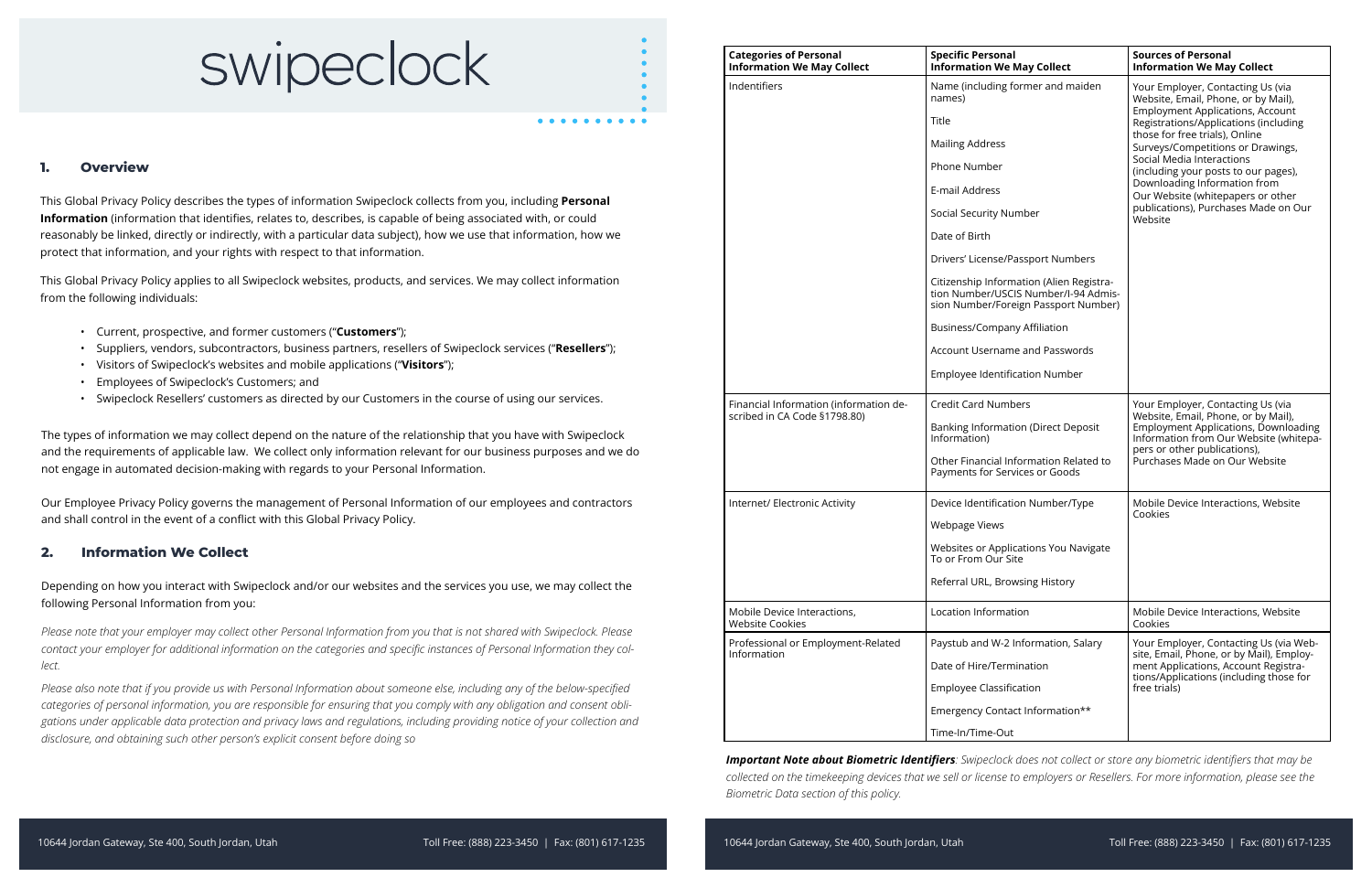# swipeclock

# swipeclock

- Authentication purposes;
- To detect and prevent fraud;
- To respond to your inquiries;
- To provide you with services requested, and administer applications and products you requested;
- To fulfill contractual obligations;
- For pre-employment screening and hiring;
- To analyze, monitor, measure, improve, and protect our content, website, applications, and services, and provide an enhanced, personal user experience for you;
- To provide, maintain, protect, and improve any applications, products, services, and information that you have requested from us;
- To develop new products and services;
- To comply with laws, regulations, or government requests, including to detect, prevent, investigate, or remediate crime, illegal or prohibited activities, or to otherwise protect our legal rights (including liaising with regulators and law enforcement agencies for these purposes);
- To protect our rights, property, and safety or the rights, property, and safety of others;
- To achieve the purposes described in this Global Privacy Policy;
- To enforce our terms of use and ensure websites, applications or services are used in accordance with our end user agreements;
- To manage and administer your use of applications, products, and services you have asked us to provide, and to troubleshoot problems you may have, and provide you with related customer services and support activities;
- To improve the security and performance of our website, applications, systems, and services;
- To consider employment applications and recruitment activities, including administration or management if you commence work for Swipeclock;
- For tailored advertising and communications;
- To contact you and send notices of changes to a Swipeclock policy;
- To collect information about use of the functions of the features of our website, applications and services to improve effectiveness of our website, applications and services;
- To conduct research, including statistical information about user operating systems;
- To deliver joint content and services with third parties with whom you have a separate relationship, including payroll providers; and
- For corporate governance, including mergers, acquisitions, and divestitures.

#### **3. Purpose of Collection**

We may collect Personal Information from you for a variety of reasons, including:

#### **5. Consent**

By using Swipeclock products and services, you consent to the collection and retention of your information, as set forth above.

### **4. Information Retention**

We never keep your Personal Information for longer than needed for business purposes and in accordance with applicable law.

#### **6. Information Sharing**

**Swipeclock does not sell your Personal Information to third parties**. However, we may share your information

### with:

• other companies within the Swipeclock family, including affiliated business entities and those companies

• other Business Partners, including suppliers, vendors, subcontractors, business partners, and Resellers and their agents (including their sub-contractors) or third parties that process information on our behalf (e.g., internet service and platform providers, payment processing providers, and those organizations we

• third parties where you have a relationship with that third party and you have consented to us sending

- listed at the bottom of our website homepage;
- engage to help us send communications to you);
- information (e.g., social media sites or other third-party application providers);
- credit reference and fraud prevention agencies;
- acts;
- professional advice or to meet our audit responsibilities;
- transfer our agreement with you; and/or
- third parties in the event of a reorganization of our company.

• regulatory authorities, law enforcement agencies, and third parties in the context of actual or threatened legal proceedings, provided we can do so lawfully (e.g., in response to a court order), or where there are mandatory statutory or regulatory reporting requirements for the detection or prevention of unlawful

• our own and Swipeclock Group professional advisors and auditors for the purpose of seeking

• another organization if we sell or buy (or negotiate to sell or buy) any business or assets, or otherwise

We may also share information about the use of our website, applications, products, or services publicly or with third parties, but this will not include Personal Information.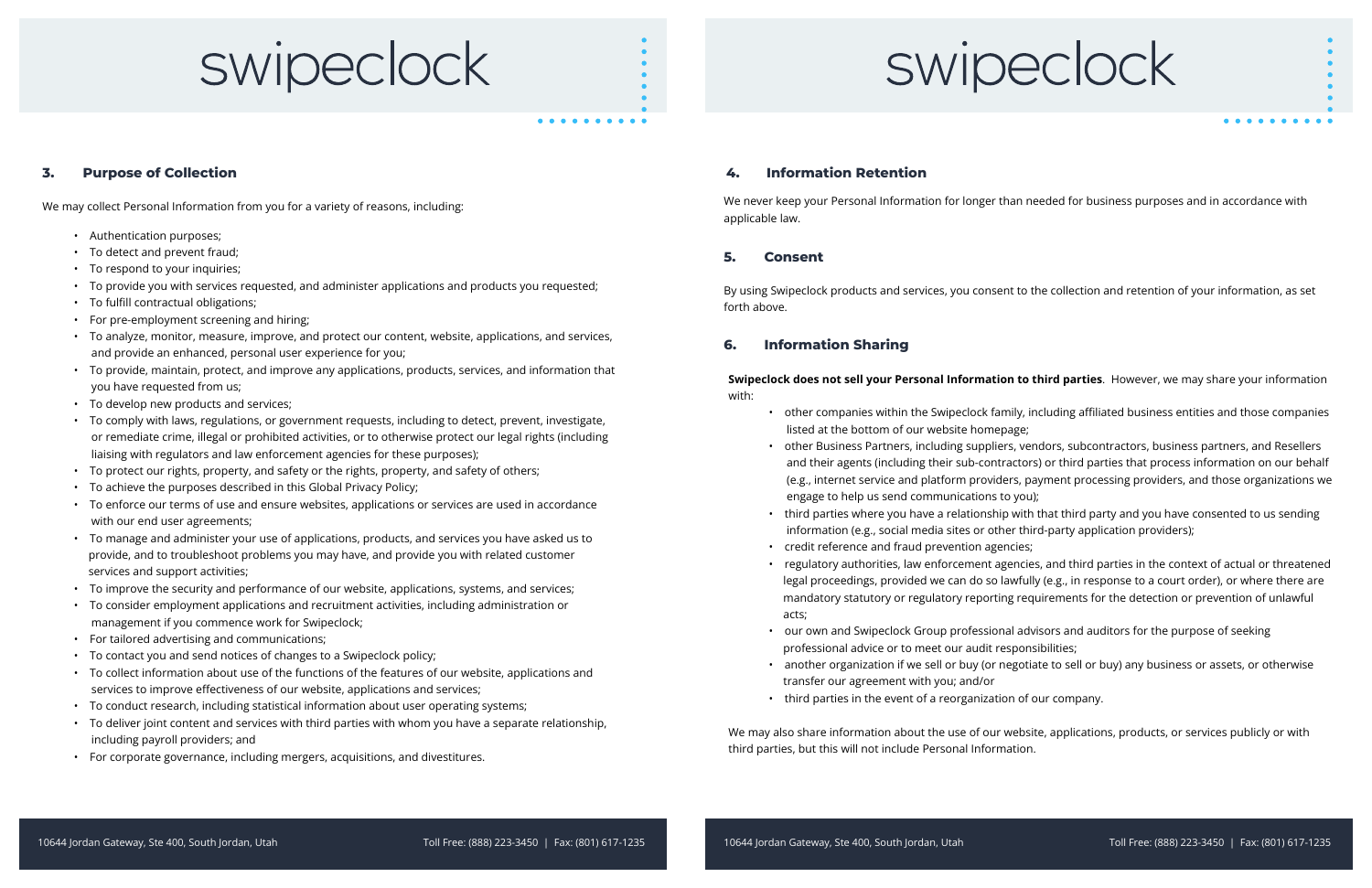#### **8. Securing Your Personal Information**

Swipeclock takes the security of your Personal Information very seriously and we have implemented reasonable technical, physical, and organizational security safeguards designed to protect your Personal Information from loss, misuse, and unauthorized access and disclosure. We regularly monitor our systems for possible vulnerabilities and attacks. However, no electronic data transmission or storage of information can be guaranteed to be 100% secure. Please note that we cannot ensure or warrant the security of any information you transmit to us. If we have given you (or you have chosen) a password to access certain areas of our websites, applications, or services, please keep this password safe—we will not share this password with anyone. In the event that Personal Information is compromised due to a breach of security, Swipeclock will promptly notify the affected individuals in compliance with applicable law.

### swipeclock

#### **7. Biometric Data**

Where our Customers or Resellers use Swipeclock's timekeeping devices for the purposes of authenticating employees based on a fingerprint, hand print or facial scan, the collection of such data is undertaken and controlled by the Customers or Resellers. Swipeclock does not perform or control the collection of such data. Such employee data is collected on the devices themselves, which are wholly owned by the Customers or Resellers. The devices create a randomized, de-identified code or number in place of any images of employee data. Swipeclock itself never receives any biometric identifiers on any of our systems.

While Swipeclock does not collect or store any biometric identifiers, it treats any de-identified code or numbers receives from its Customers and Resellers as sensitive information. Access to such data is restricted, with additional reasonable safeguards employed, and such data is never shared with any third parties except our cloud service provider that stores the information on our behalf. We will never keep this data for longer than 3 years.

To the extent that an employee has questions about our Customers' or Resellers' collection or use of biometric data and their use and protection of such data, the employee should consult with their employer or the Reseller directly. Such data collection and use will be governed by employer or Reseller's privacy.

> When handling a data access or correction request, we check the identity of the requesting party to ensure that he or she is the person legally entitled to make such request. Such requests are provided free of charge however a reasonable fee may be applied charged to cover our administrative costs incurred for requests that are manifestly unfounded, excessive or repetitive.

#### *Cross-Border Data Transfers*

We operate globally and may transfer your Personal Information to affiliated companies of Swipeclock or third parties in locations around the world for the purposes described in this Global Privacy Policy. By agreeing to this Global Privacy Policy, you expressly consent to the processing of your data in any jurisdiction, including, without limitation, the United States of America, in accordance with this Global Privacy Policy and applicable privacy and data protection laws and regulations, including Standard Contractual Clauses approved by the European Commission; and Binding Corporate Rules.

#### *Residents of California*

Under the California Consumer Protection Act of 2018, as amended, (the "CCPA"), residents in the State of California are provided with specific rights regarding the collection and storage of their personal information.



### **9. Your Rights and Choices Regarding Your Personal Information**

Based upon where you reside, certain choices and rights with regards to your Personal Information may be available to you. Please see below for information on how to contact us to exercise these rights.

#### *Residents of the EEA*

Swipeclock does not operate in the European Economic Area ("EEA"), however our products may be licensed for use by entities operating there. As a result we may collect incidental information from residents of the EEA and to that extent we acknowledge that under the **General Data Protection Regulation ("GDPR")** residents of the EEA have the following rights:

- The right to object to our processing of your Personal Information.
- The right to request that your Personal Information be erased or restricted from further use.
- The right to correct, amend, or update the Personal Information you have given us.
- The right to contest any automated decisions we have made about you. Please note that Swipeclock does not engage in automated decision-making.
- The right to register a complaint with your supervisory authority.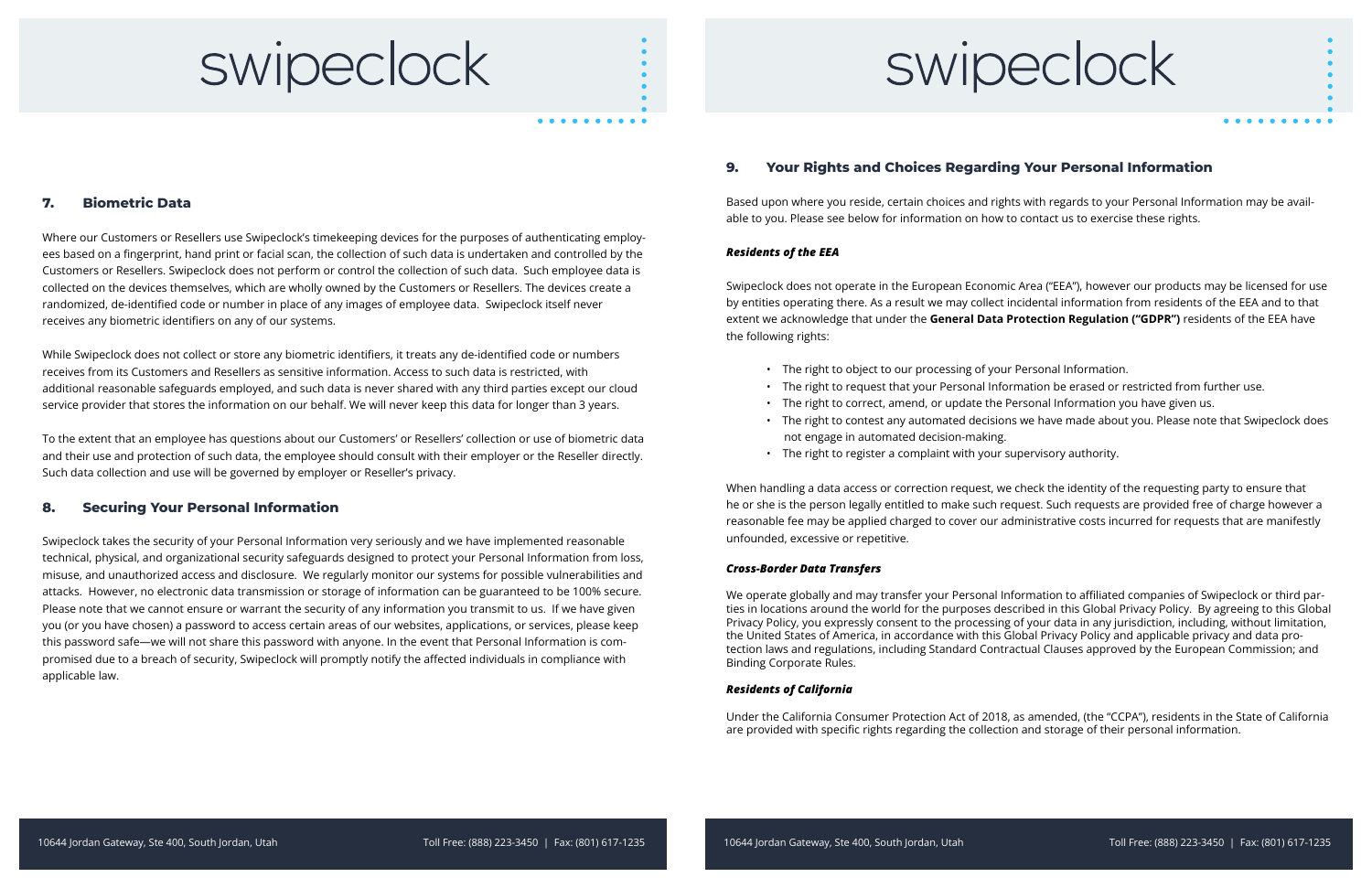#### *CCPA Deletion Request Rights*

You have the right to request that we delete any of the Personal Information collected from you and retained, subject to certain exceptions. Once your verifiable consumer request is confirmed, we will delete and direct our service providers to delete your Personal Information from our records. Your request to delete the Personal Information collected may be denied if it is necessary for us to retain your information under one or more exceptions listed in the CCPA.

Exercising Your Rights

#### *To exercise any of the rights described above, please email us at privacy@swipeclock.com.*

Please note that Consumers have a right to not receive discriminatory treatment for the exercise of their rights under the CCPA.

#### *Verifying Your Request*

Only you, or a person that you authorize to act on your behalf, may make a request related to your personal information. You may also make a request on behalf of your minor child. In all cases, your request must be verified before we take action (and shall take such action pursuant to the timing permitted under the CCPA). Verifying your request may require you to:

### swipeclock

You have the right to request that we provide to you the following information about our collection and use of your personal information over the past twelve (12) months. Once your verifiable consumer request has been confirmed, we will disclose to you:

- 1. The categories of personal information we have collected about you.
- 2. The categories of sources for the personal information we have collected about you (e.g., use of cookies, third party, etc.).
- 3. Our business or commercial purpose for collecting or selling that personal information.
- 4. The categories of third parties with whom we share or have shared that personal information.
- 5. The specific pieces of personal information we collected about you (also called a data portability re quest).
- 6. If we have not sold or disclosed your personal information for a business purpose, we will disclose this fact. If we have sold or disclosed your personal information for a business purpose, including direct marketing, we will provide you with two separate lists disclosing:
	- a. Sales, identifying the personal information categories that each category of recipient purchased; and
	- b. Disclosures for a business purpose, identifying the personal information categories that each category of recipient obtained.

#### *Response Timing and Format*

We aim to respond to customer requests within forty-five (45) days of receipt. If we are unable to deliver a response to verifiable consumer requests within this timeframe, we will inform you of the reason and estimated extension period in writing1. We will deliver a response to your existing account with us, if applicable, or a written response by mail or electronically, at your option.

Any disclosures will cover only the 12-month period preceding the verifiable consumer request's receipt. The response we provide will also explain the reasons we cannot comply with a request, if applicable. Data portability requests will be issued in a format that is readily useable, we do not charge a fee unless your request is excessive, repetitive, or manifestly unfounded. If the request warrants a reasonable fee, we will tell you why and provide you with a cost estimate before completing your request.

#### *Fees*

Please note that we may charge a reasonable fee or refuse to act on a request if such request is excessive, repetitive, or manifestly unfounded.



• Provide sufficient information to allow us to reasonably verify that you are the person about whom we

- collected personal information, or a person authorized to act on your behalf; and
- Describe your request with sufficient detail to properly understand and respond to it.

We will only use the personal information that you have provided in a verifiable request in order to verify your request. As stated above, we cannot respond to your request or provide you with personal information if we cannot verify your identity or authority.

Making a verifiable request does not require you to create an account with us. We consider a request made through your password-protected account sufficiently "verified" when the request relates to personal information associated with that specific account and you have complied with any of our existing authentication practices.

### **9. Children**

Our Sites are not directed to children under 13. We do not knowingly collect, use, or disclose Personal Information from anyone under 13 years of age. If we determine upon collection that a user is under this age, we will not use or maintain his/her Personal Information without the parent/guardian's consent. If we become aware that we have unknowingly collected Personal Information from a child under the age of 13, we will make reasonable efforts to delete such information from our records.

1The response period may be extended up to forty-five (45) additional days where necessary, taking into account the com-

plexity of your request.